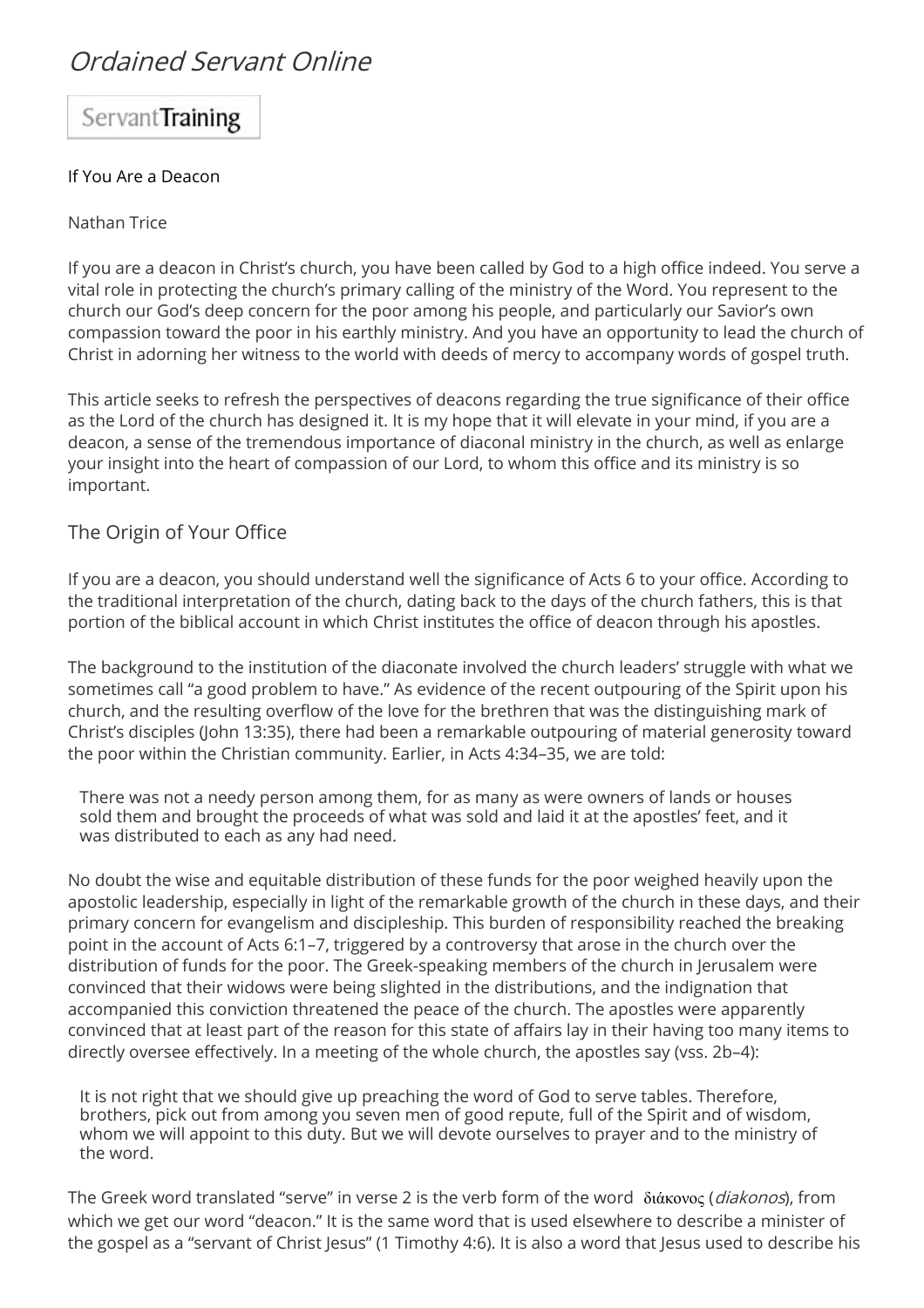own kind of ministry: "The Son of Man came not to be served, but to serve." (Mark 10:45). However, ever since the apostles in Acts called for men to relieve them of the responsibility of "serving tables" (a reference to money tables, most likely: the mechanism for receiving and distributing funds for the poor), the word "deacon" (servant) has come to have a more specialized reference to a certain officer in the church. The apostle Paul uses it that way in Philippians 1:1:

Paul and Timothy, servants of Christ Jesus, To all the saints in Christ Jesus who are at Philippi, with the overseers (or elders) and deacons (διακόνοις, *diakonois*): Grace to you and peace from God our Father and the Lord Jesus Christ.

All members of the church are "servants" in a broader sense, but there are certain "servants" who are elected by the congregation and ordained by the apostles (or elders) to serve with authority.

Because the responsibilities of the new office would entail difficult decisions, interactions with members in delicate situations, and even the resolution of serious conflicts, the right men for this job needed to be "of good repute, full of the Spirit and of wisdom" (v. 3). In that first deacon nomination and election process, seven such men were identified by the congregation, and the first deacon ordination in Christ's church was held: "These they set before the apostles, and they prayed and laid their hands on them" (v. 6). The office of deacon was now in place.

## The Reason for Your Office (Broadly)

If you are a deacon, you also need to recognize what is the most basic reason for your office. Acts 6 makes clear that the broadest reason for the existence of deacons in the church is to preserve and protect the church's primary calling of the ministry of the Word and prayer.

Recall that, before the first deacons were installed into office, the apostles were carrying the full burden of leadership in the church, including the administration of mercy ministry funds. In Presbyterianism the calling and office of apostle is viewed as having ceased, and it is now elders along with the minister who have the highest authority in the local church and the final responsibility for all the ministries therein. Thus, the same partnership in ministry that was created in Acts 6 between the apostles and deacons should continue today between elders and deacons. Though all of the affairs of the local church are under the ultimate oversight of the elders (the word "overseer" is interchangeable in the New Testament with elder), there are many important concerns of leadership that, in a congregation of any size, would inevitably divert them from what are their two most crucial tasks: ministering the Word both publically and privately, and interceding in prayer with and for the members of the church. Thus, potentially any leadership concerns that go beyond these two most vital ones may, and often should be, delegated to deacons for their oversight.

It is for this reason that the scope of diaconal duties is quite rightly very broad in our churches. This is in keeping with the broader principle of delegation established in Acts 6, in which a specific task was given to the deacons to preserve certain priorities in the apostles (elders today). Thus, not only the church's funds designated for the relief of the poor, but the funds of the church as a whole may be delegated to the diaconate for oversight. The many decisions that arise in connection with property ownership and maintenance, the logistics of facility use, and so on can be referred by the elders to the deacons. Elders may certainly retain direct oversight of these areas if necessary, and they always are subject to the review of elders. However, it will often be wise, where qualified men may be found, for the elders to delegate many of these responsibilities of leadership to deacons. As assistants to the elders, the deacons serve an indispensable role: that of enabling the focus of the elders to remain on the spiritual lives of the saints.

Of course, there are many forms of service in the life of the church that should be shared by all the members of the church, ordained and not. Deacons are not to be "the servants" of the church in the sense that they personally do anything and everything that needs doing. They are servant-leaders in the church, who on the one hand have hearts willing to do the most menial of tasks for the sake of the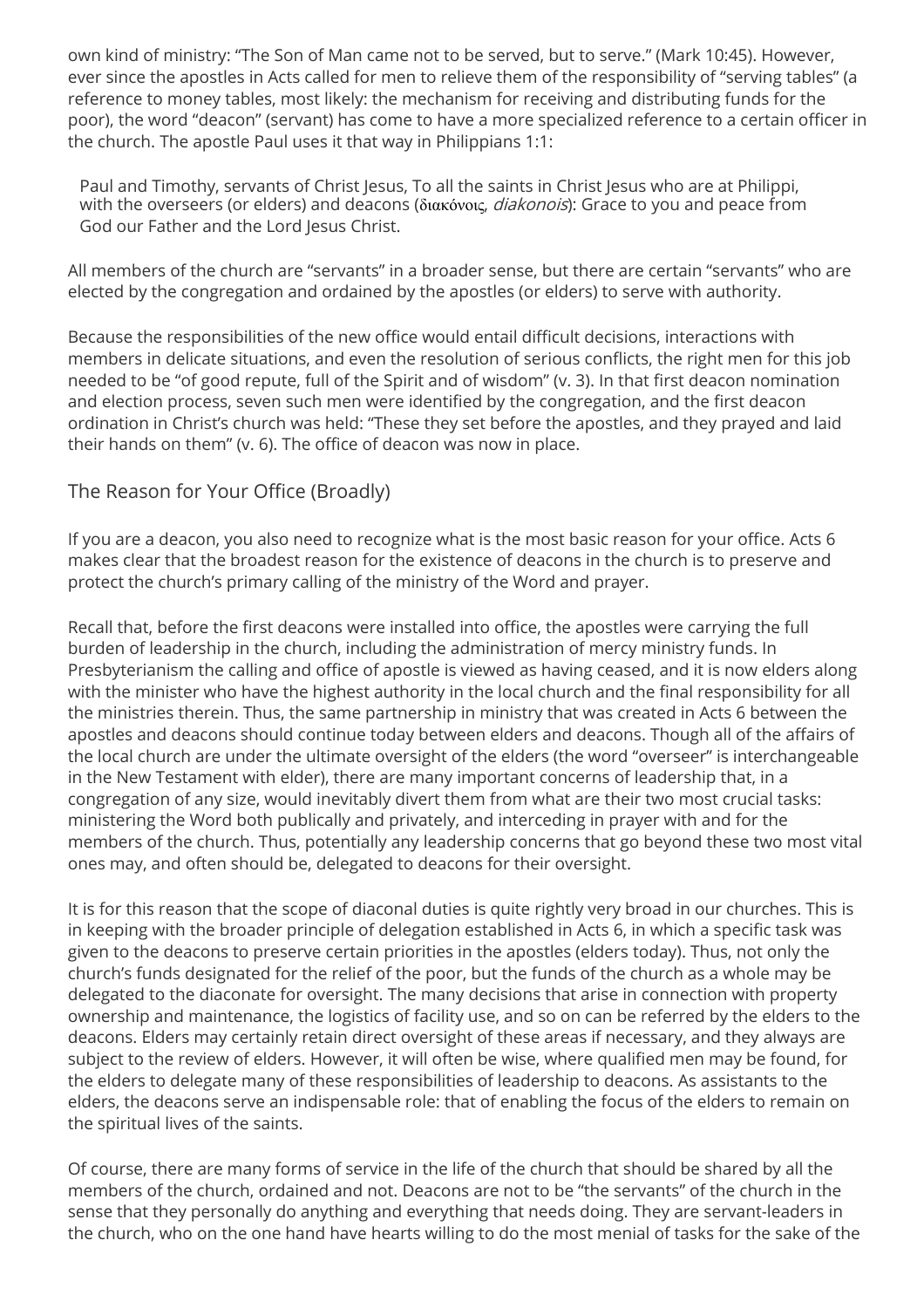body, yet who also have the authority to direct and oversee the involvement of the whole church in such tasks. The "deacon as church custodian" stereotype is shown for its folly by the high spiritual qualifications required by Scripture for deacons. With the exception of being "able to teach" (the ministry of the Word), the personal qualities prerequisite for the office of deacon are essentially the same as those required for elders (see 1 Timothy 3:1–13). The reason for this is that the office of deacon is one of leadership and authority in the church. Their service, then, should include enlisting the involvement of the broader congregation in the fulfillment of tasks fitting for every Christian to be involved with.

## The Reason for Your Office (Particularly)

But if you are a deacon, you also need to be aware of what is the more particular reason for your office: one that most exhibits the glory of your office and the goodness of the one who ordained it. Acts 6 also attaches to the office of deacon in a special way the calling of the church to minister to the physical and temporal needs of the poor: what is often called "mercy ministry."

The impulse of the early Christians to give to meet each other's material needs grew out of a profound awareness of one of the implications of the gospel: it is an expression of a holistic love on the part of God; it aims at the ultimate well-being of the whole person, body and soul. This is part of the reason that Jesus's earthly ministry consisted not only in a ministry of teaching, but also a ministry of healing. The latter, in addition to providing attestation of his true identity as the Son of God, was also an expression of his compassion for sinners who were suffering the physical consequences of sin. It also pointed to the kind of ultimate restoration that his kingdom would bring: the end of all human deprivation, spiritual and material, for those who put their faith in Christ. The king was revealed as one who had compassion and brought relief to sinners, both body and soul. And those who were made conformed to his image by the Spirit had an instinctive urge to meet both kinds of needs in others. As the widows in the church at Jerusalem found, life within the redeemed community was one in which relief from both spiritual and temporal woes could be found.

This mercy ministry itself has a very broad application. The form of mercy ministry found in the book of Acts was focused upon widows, those in the congregation who typically would have faced the most pressing needs. But the legitimate objects of such ministry, by extension, would include those within the church who, by reasons of health, disability, old age, or other providential circumstances, find themselves lacking basic necessities of life. Likewise, the needs felt by the widows of the early church were met primarily by means of the monetary gifts of the church. Yet there are many temporal needs within the body of Christ that are best or only met by gifts of time and effort. From this we can deduce that the mercy ministry labors of the deacons should go far beyond mere check-writing and fund management. The temporal and material needs of the body are the special concern of their office, and their calling extends to all manner of service on behalf of the needy that addresses those concerns. Whereas one member, through financial hardship, may find himself in need of help purchasing a vehicle, another member, through age or disability, may find himself in need of transportation itself by others with vehicles. Both are the proper concern of the diaconate. Again, one may need help with a mortgage payment; another may need help drafting a family budget: both are the proper concern of the diaconate. And again, the deacon serves the church best when he seeks to facilitate and coordinate the efforts of the whole congregation to minister to the needy in their midst.

Thus, the office of deacon represents a most fitting and essential complement to the office of elder in the church: together they represent the "two hands" of the church's ministry. Whereas one has its primary expression in a ministry of Word, the other has its primary expression in a ministry of deed. According to 1 Peter 4:10–11, these are the two broad categories of gifts that the whole church partakes of—speaking gifts and serving gifts:

As each has received a gift, use it to serve one another, as good stewards of God's varied grace: whoever speaks, as one who speaks oracles of God; whoever serves, as one who serves by the strength that God supplies.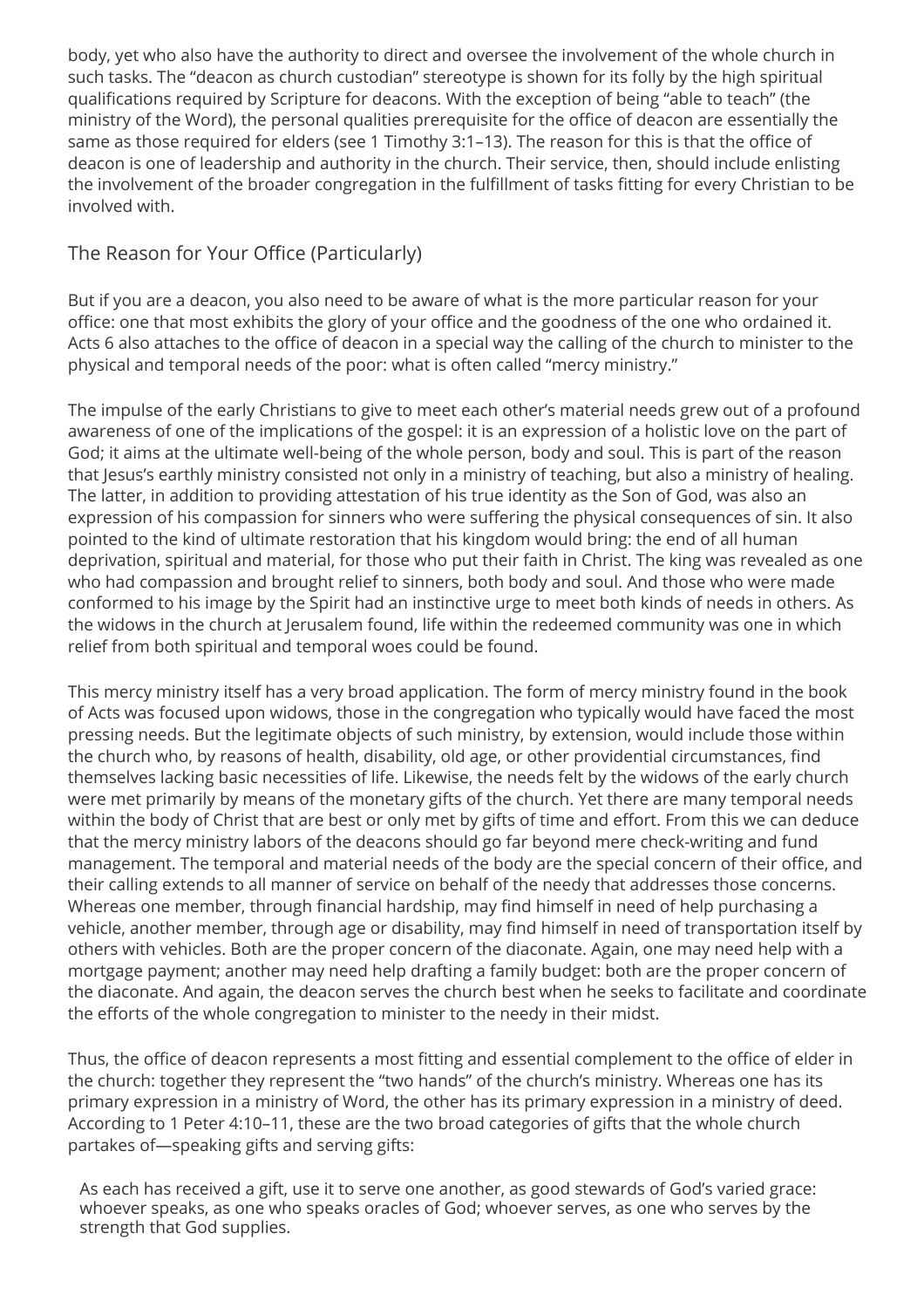It is thus very natural and fitting that these two kinds of gifts be epitomized in the men that serve in the two offices of elder and deacon. And it becomes clearer why the mercy ministry of the church is a necessary complement to the gospel ministry. Without genuine compassion for the material needs of our brothers, our assurances of love for them will sound hollow (James 2:15–16). The calling of the deacons is to lead the church in such a way as to ensure that its love is not in word or talk only, but in deed and in truth (1 John 3:17–18). This is not to displace the ministry of the Word as the primary calling of the church. It is rather to strengthen it, and to render it more credible and effective.

## The Significance of Your Office

If you are a deacon, therefore, the special calling of your office happens to be a reflection of one of the major themes of the Bible: our God has a special concern for the poor. This is not something revealed for the first time in New Testament church polity. Rather, the institution of the diaconate is the fulfillment of a long-standing record of God's heart for the poor.

For example, the call for compassion for the poor is written large in the instructions given to Israel by Moses. The Israelites' own deliverance by Yahweh from poverty in Egypt was to shape their responses to the poor within their own communities. Since they themselves as a people had been redeemed from poverty, they were told by God in Deuteronomy 15:11, "You shall open wide your hand to your brother, to the needy and to the poor, in your land." Just as God had demonstrated a heart for the poor in singling out Israel among all the greater nations of the world, so his people were to have their own heart for the poor in their midst. And legislation within the Mosaic law included provisions and protections for the poor, the enforcement of which was a precursor to the diaconal ministry of the new covenant community (Exodus 22–23; Leviticus 19, 25; Deuteronomy 15, 24). When the apostle Paul committed himself so zealously to an offering for the poor in Jerusalem (2 Corinthians 8–9), he was acting on an ancient impulse within the law itself.

Likewise, warnings are given against taking advantage of the weakness of the poor in the wisdom literature of Israel. The reason? God identifies with the poor in a special way: what is done to the poor he counts as done to him: "Whoever oppresses a poor man insults his Maker, but he who is generous to the needy honors him" (Prov. 14:31). Likewise, the poor who are abused will find a dreadful defender in God himself: "Do not rob the poor, because he is poor, or crush the afflicted at the gate, for the LORD will plead their cause and rob of life those who rob them" (Prov. 22: 22). God's people were to recognize that their treatment of the poor had a direct correspondence to their own relationship with God: a theme which would be reinforced in the New Testament by our Lord. Jesus made this clear when he said of ministry to the poor among his disciples: "Truly, I say to you, as you did it to one of the least of these my brothers, you did it to me" (Matt. 25: 40). God's jealousy for the poor is further underscored in a grim way as it forms a major rationale for his wrath against his people in the days of the prophets. Isaiah's opening words of rebuke for the guilty nation single out its crimes against the poor: "Wash yourselves; make yourselves clean; remove the evil of your deeds from before my eyes; cease to do evil, learn to do good; seek justice, correct oppression; bring justice to the fatherless, plead the widow's cause" (1:16–17).

This is a message brought by many of the prophets of old; God's anger against his people is stirred by their neglect of the needs of the poor, and their actual abuse of that portion of the covenant community that God was so mindful of. The repentance and reformation that God calls for is repeatedly put in terms of mercy and justice toward the poor:

Is not this the fast that I choose: to loose the bonds of wickedness, to undo the straps of the yoke, to let the oppressed go free, and to break every yoke? Is it not to share your bread with the hungry and bring the homeless poor into your house; when you see the naked, to cover him, and not to hide yourself from your own flesh? (Isa. 58:6–7)

This emphasis on mercy ministry as at the heart of true religion finds its echo in various places in the New Testament, particularly in the well-known words of James the brother of Jesus: "Religion that is pure and undefiled before God, the Father, is this: to visit orphans and widows in their affliction, and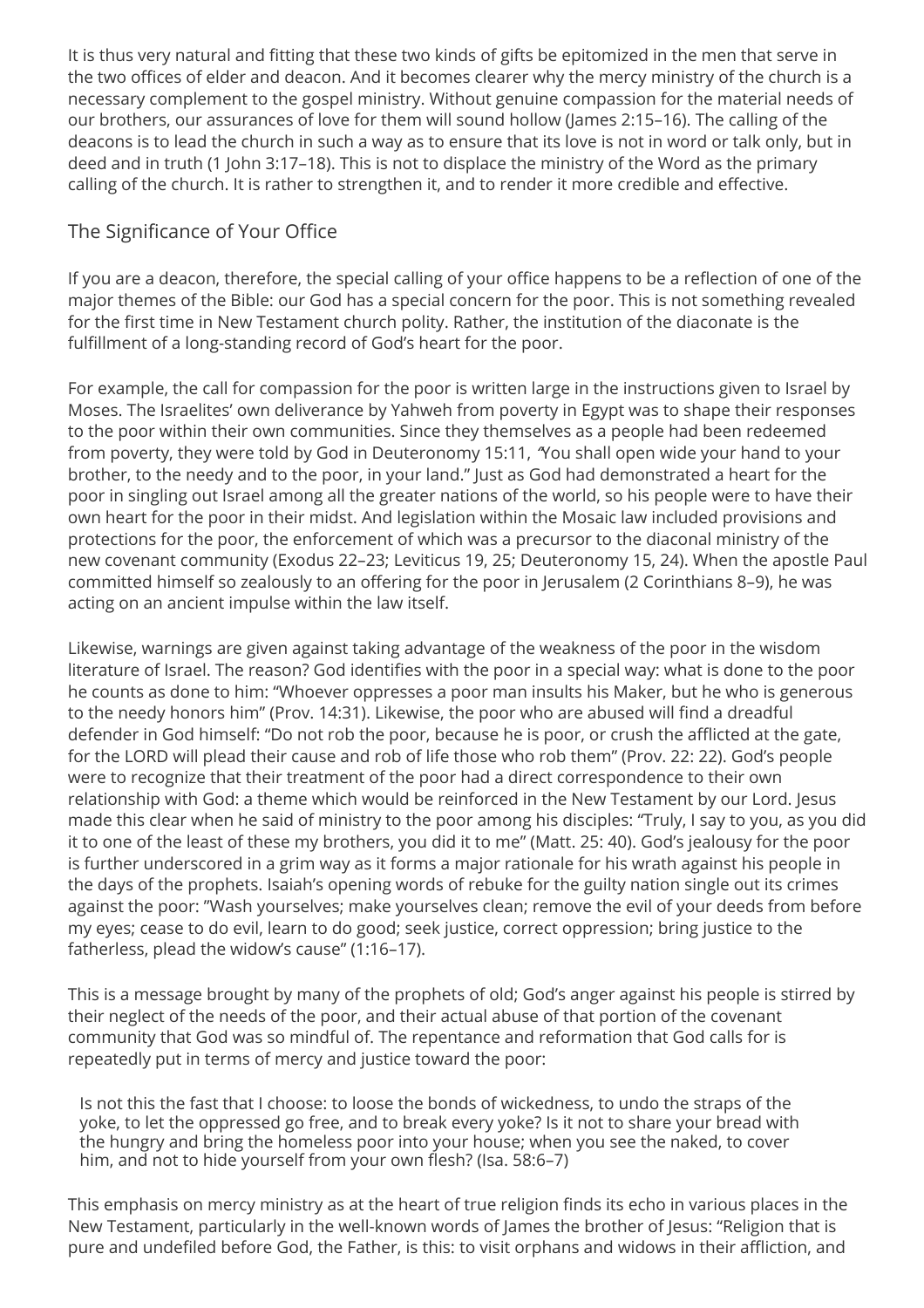to keep oneself unstained from the world" (James 1: 27). The prophets and the apostles are one in underscoring—for all God's people—how a heart for the poor is indispensable to a heart after God's own heart.

Certainly the most spectacular way that the whole of Scripture underscores the significance of the work of deacons is in its casting of the work of the Messiah in "diaconal" terms. What will be the nature of the Messiah's rule? Isaiah writes:

But with righteousness he shall judge the poor, and decide with equity for the meek of the earth; and he shall strike the earth with the rod of his mouth, and with the breath of his lips he shall kill the wicked. (11:4)

Who, consequently, will find the coming of the kingdom of the Messiah "good news"? We are told in Isaiah 29:19, "The meek shall obtain fresh joy in the LORD, and the poor among mankind shall exult in the Holy One of Israel." What will be this Messiah's sense of mission? Isaiah depicts the coming anointed one as saying: "The Spirit of the Lord GOD is upon me, because the LORD has anointed me to bring good news to the poor" (61:1). This is a text which Jesus himself claimed to be fulfilling in his life and ministry (Luke 4:18). All of this emphasis upon the coming of Christ as a ministry to the poor explains those opening words of our Lord's most famous sermon: "Blessed are the poor in spirit, for theirs is the kingdom of heaven" (Matt. 5:3, compare with Luke 6:20). It also further illuminates the reason Jesus devoted the larger part of his public ministry to the relatively poorer region of Galilee rather than Judea.

Of course, none of this biblical data suggests that God's favor lies in an unqualified way upon men of material neediness. The blessings of the gospel come to those who have suffered deprivation and oppression in this life *and* who in their need look to the Lord for help. It is those who embrace the gospel by faith who will inherit the kingdom of heaven. But our Lord's prioritizing of ministry to the poor and his relative pessimism about the prospects of gospel success with the rich (Matt. 19:23–24; Luke 6: 24), highlight the important place that ministry to the poor should have in the New Testament church. And it underscores the significance of that office which has a particular concern for this kind of ministry.

## The Opportunity of Your Office

Finally, then, if you are a deacon, you should be keenly aware of the opportunity that comes with your office: the opportunity to adorn the gospel that the church offers to the world. It is only through the ministry of the gospel that any sinner can find relief from the eternal consequences of sin, and this must remain the central and primary work of the church. But deacons are in a position to make that message of divine love more winsome and credible to the world by leading the church in deeds of mercy.

This, of course, reflects a certain perspective on the question of whether or not the diaconal ministry of the church should extend to the world. Should diaconal ministry work only in concert with the ministry of the Word within the congregation (edification), or does it have a place as well complementing the ministry of the Word to the world (evangelism)? It is certainly true that the primary focus of diaconal ministry within the biblical record is on the covenant community. A special priority is given to providing aid to poor "brothers," or fellow Hebrews, in the Old Testament legislation (Deut. 15:11–12). The widows that Paul refers to as being eligible for ongoing diaconal support are obviously members of the church (1 Tim. 5:3–16), as were the widows in Acts 6. And the special offering for the poor that Paul takes among the churches is for the "saints in Jerusalem" (Acts 11: 29, Rom. 15: 26, 2 Cor. 8). All this is to be expected in the light of the fact that diaconal ministry is a vital component of the communion of the saints: it is a benefit of the unique bond of love that Christ has formed by his saving union with his church. Serving one another in love (Gal. 5:13), as well as speaking the truth to one another in love (Eph. 4:15), are both vital expressions of the unity of the Spirit. Just as the priority of the ministry of the Word each Lord's Day is for the assembled people of God, so also the priority of the diaconal funds is for the needs of that covenant community. The church is the primary object of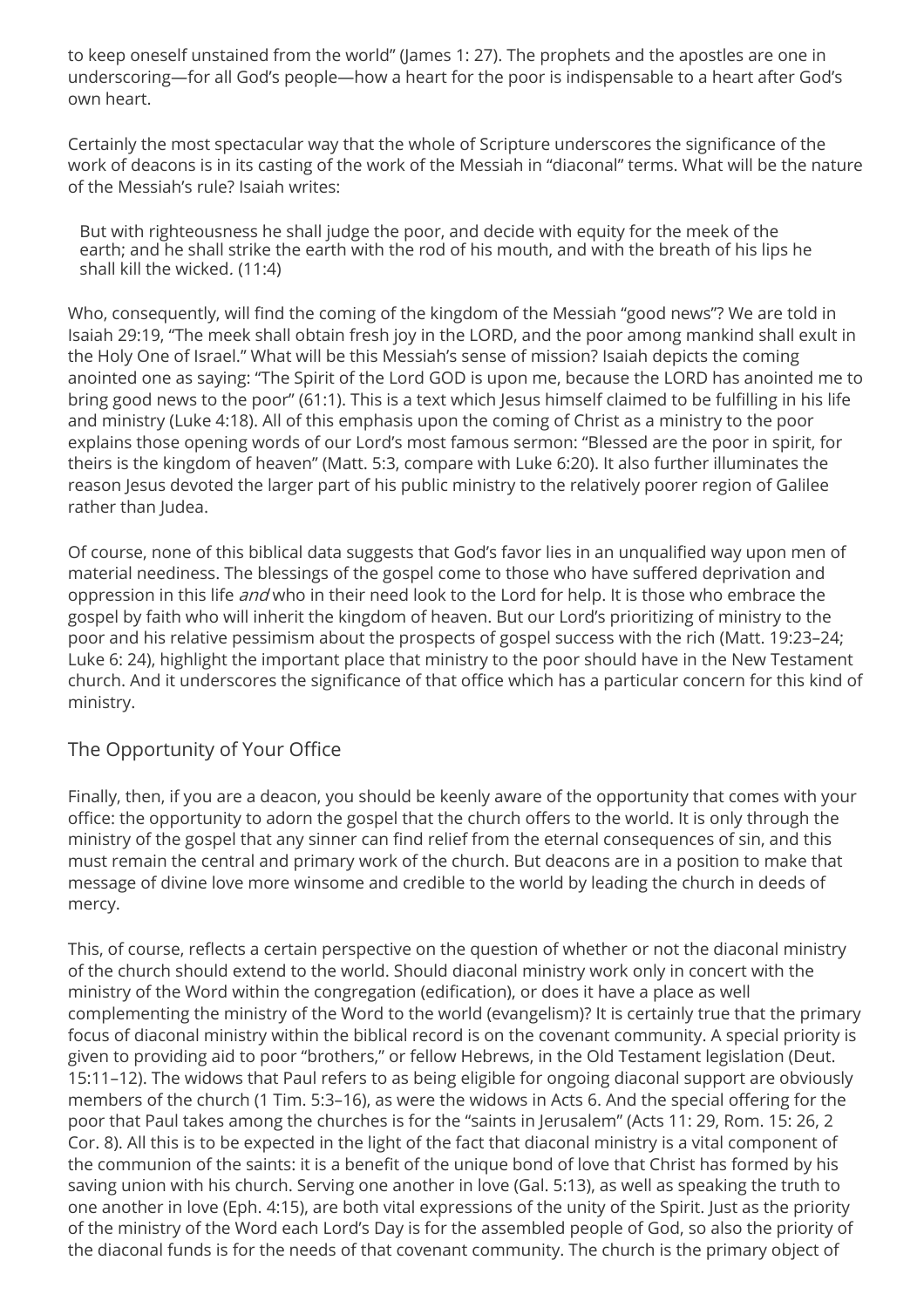attention for both elders and deacons.

But it is precisely this parallel to the ministry of the Word that points to the propriety, and indeed the vital importance, of a diaconal ministry to the world. If the ministry of the Word is not intended by Christ to be exclusively for the benefit of the church, it would be surprising to find the ministry of deed restricted by Scripture for the sole benefit of the church. Even in the Mosaic law the resources of the covenant community were to be shared with the sojourner and stranger (Lev. 19:10; 23:22; Deut. 24:19–21; 26:11–13). This was because the Israelites themselves knew what it was like to be sojourners, and knew that God had a special concern for sojourners along with the fatherless and widows (Deut. 10:18–19). Likewise, we do not find the apostles limiting the ministry of deed to the church, but rather we find the apostle Paul exhorting the churches in this way: "So then, as we have opportunity, let us do good to everyone, and especially to those who are of the household of faith" (Gal. 6:10).

This principle seems to embody perfectly both the scope and priority of all the church's ministry: it is first for the household of faith, but it is also to overflow intentionally into the lives of all that we meet as we go into the world. Indeed, is this not the broad trajectory of Jesus's own ministry? He came with a ministry of Word and deed to the covenant community of Israel, prioritizing a ministry to them (though even then not excluding entirely those outside; see for example Mark 7:24–30). However, by the time of his "Resurrection Proclamation" (also known as the Great Commission, Matt. 28:18–20), we find him calling for this ministry to be carried by his disciples to all the nations. And again, what was the template of ministry that he himself had provided and that was now to go to all the world? It was a ministry of Word and deed. The ministry of the Word had the clear priority, but his labors to meet material needs also clearly "adorned" the gospel of the kingdom that he preached. This is how deacons today can see their own opportunity in the church's outward mission: to adorn the church's proclamation of the gospel.

Diaconal ministry "adorns the gospel" by providing the tangible evidence of our true motives in preaching the gospel: love for the lost. If verbal expressions of love apart from material assistance can sometimes sound hollow to our own brothers and sisters in the church (James 2:15–16), surely this is just as possible—if not more so—in our ministry to the world. The forgiveness of sins and a new life in Christ is what men fundamentally need, and all temporal needs are trivial in comparison. Yet a compassionate response to men's temporal needs can encourage an openness of heart to the gospel's provision for their deeper needs. Indeed, this seems to be our Lord's perspective on ministry as he provided food for both body and soul to the multitudes, all the while aware that many would be initially drawn more to one than the other (John 6:26–27). It is for this reason that in the OPC we send to the mission field both missionaries and missionary deacons, theological instructors as well as medical doctors. Indeed, in certain circumstances the ministry of the Word is virtually unintelligible apart from a ministry of deed, which is why the OPC also has a mechanism for providing disaster response. The work of diaconal ministry alongside gospel ministry keeps the holistic nature of God's love for man in clear view, and the former often opens doors of opportunity for the latter. Men are more inclined to listen to those who are undeniably and tangibly loving them.

So all this is to say that there is a kingdom-building component to the work of the diaconate, along with a covenant-nurturing component. Deacons have an opportunity to provide leadership to the church in her mercy ministry to those outside her doors, always with a view to creating avenues of access for the gospel itself. Just as elders should see themselves as having an opportunity unique to their office to lead the church in evangelism and discipleship of the lost, deacons should see themselves as having a similar opportunity in ministries of mercy. Not only can they themselves explore and pursue ministries in the community and beyond that wisely and compassionately address material needs in a Christian context, but they can promote involvement in such ministries within the congregation. Ministries of service are, in fact, accessible to many in a typical congregation who would be otherwise intimidated by pure evangelistic work. And it is often in the context of ordinary servanthood, and the human connection that it provides, that ordinary Christians find the courage to give a clear testimony to Christ and the gospel. Deed ministry opens doors for Word ministry in the heart of the giver as well as the receiver. Deacons have a unique opportunity, therefore, to lead the congregation in an outward orientation toward the needs of the lost. And few things are more needful